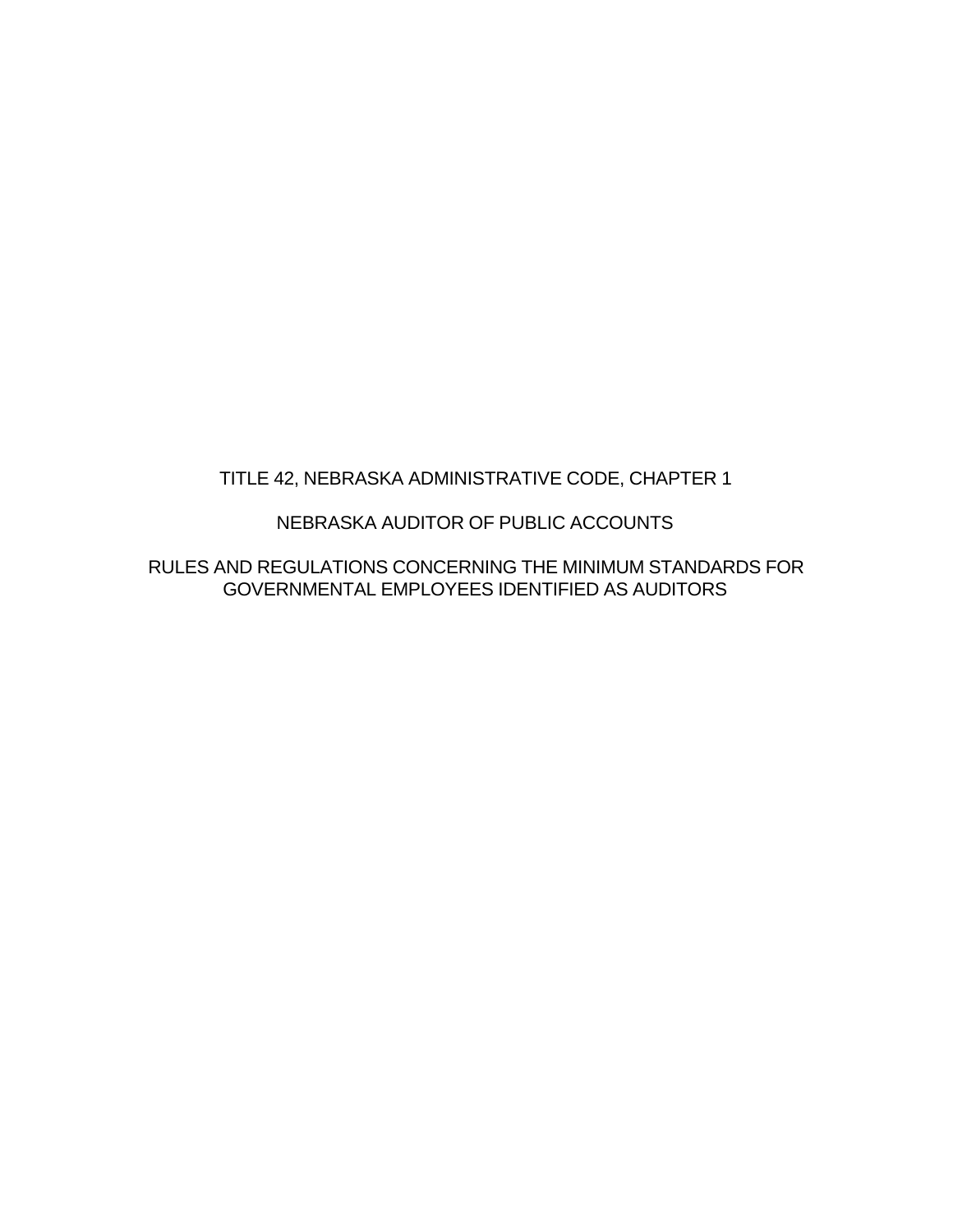#### NEBRASKA ADMINISTRATIVE CODE

## TITLE 42 - NEBRASKA AUDITOR OF PUBLIC ACCOUNTS

CHAPTER 1 – Minimum Standards for Government Employees Identified as Auditors

#### ALPHABETICAL TABLE OF CONTENTS

| <b>SUBJECT</b>                      | <b>STATUTORY</b><br><b>AUTHORITY</b> | <b>CODE</b><br><b>SECTION</b> |
|-------------------------------------|--------------------------------------|-------------------------------|
| Application of minimum standards    | 84-304.03                            | 001.01                        |
| Authority for rules and regulations | 84-304.03                            | 001                           |
| Education or experience             | 84-304.03                            | 002                           |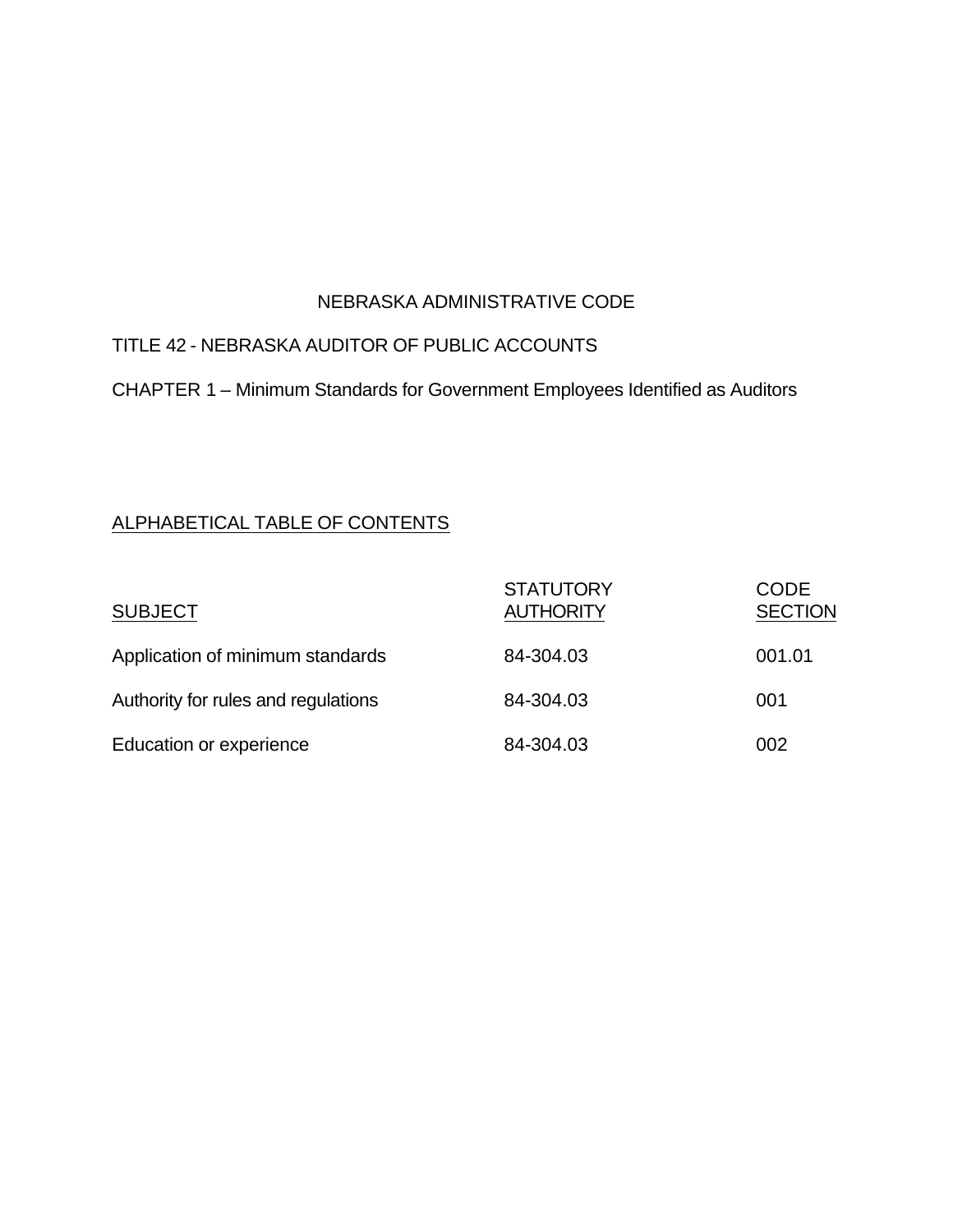### NEBRASKA ADMINISTRATIVE CODE

# TITLE 42 - NEBRASKA AUDITOR OF PUBLIC ACCOUNTS

CHAPTER 1 – Minimum Standards for Government Employees Identified as Auditors

#### NUMERICAL TABLE OF CONTENTS

| <b>SUBJECT</b>                      | <b>STATUTORY</b><br><b>AUTHORITY</b> | <b>CODE</b><br><b>SECTION</b> |
|-------------------------------------|--------------------------------------|-------------------------------|
| Authority for rules and regulations | 84-304.03                            | 001                           |
| Application of minimum standards    | 84-304.03                            | 001.01                        |
| Education or experience             | 84-304.03                            | 002                           |